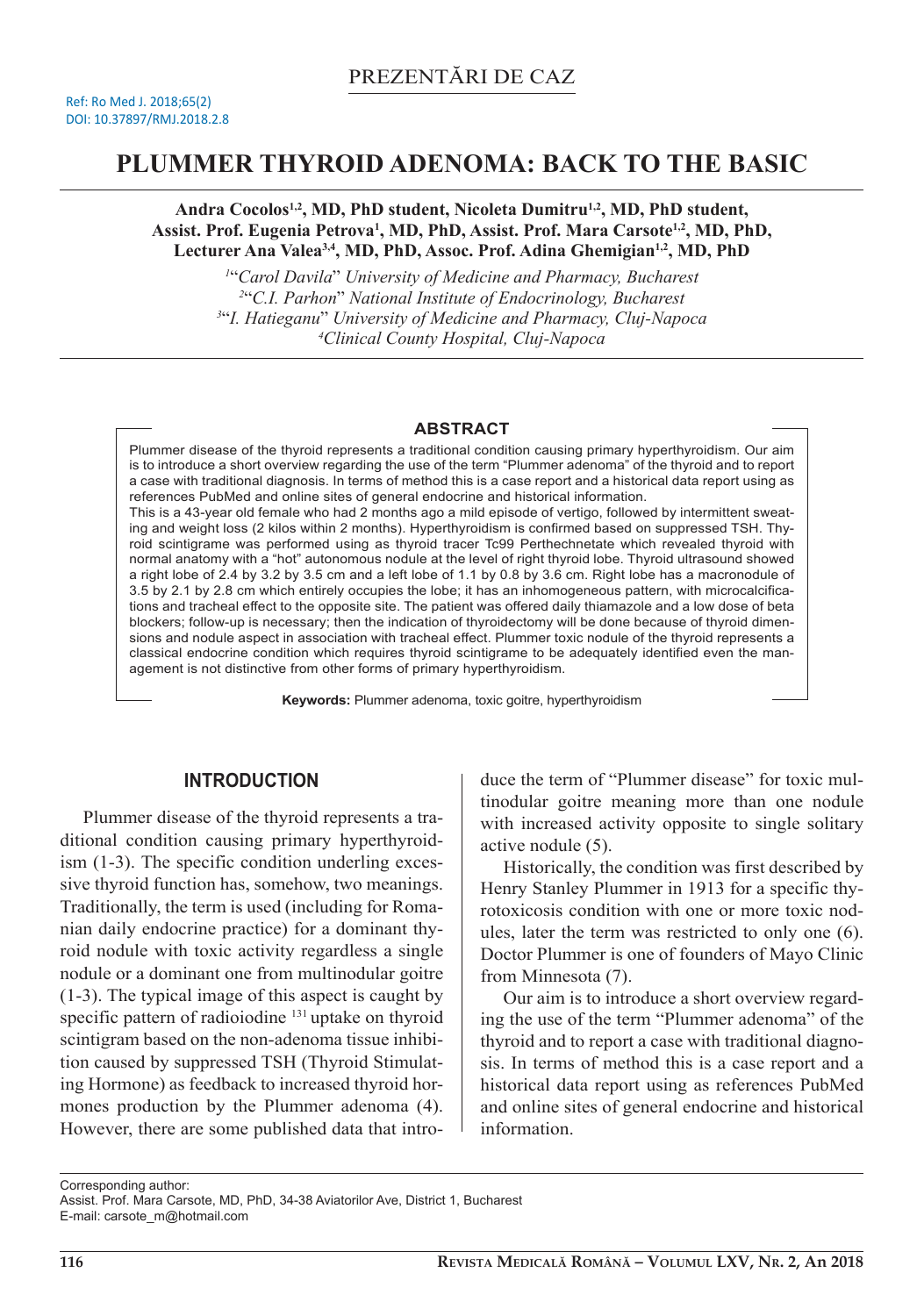## **CASE PRESENTATION**

This is a 43-year old female who is a former smoker and lives in endemic area for goitre. Her family history of diseases includes father with lung cancer and mother with chronic heart ischemic condition. Her personal medical history is irrelevant. Two months ago she had a mild episode of vertigo, followed by intermittent sweating and weight loss (2 kilos within 2 months). Neurological did not establish any particular diagnosis, cardiological evaluation identified sinuses tachycardia and she was followed for an endocrine check-up. On admission, hyperthyroidism is confirmed based on suppressed TSH (of 0.0005 μUI/mL, normal levels between 0.5 and 4.5 μUImL), and increased FreeT4 (levothyroxine) twice as normal upper limits with negative antibodies against thyroid including TRAb (TSH Receptor Antibodies). Thyroid scintigrame was performed using as thyroid tracer Tc99 Perthechnetate which revealed thyroid with normal anatomy with a "hot" autonomous nodule at the level of right thyroid lobe (Fig. 1). In addition, thyroid ultrasound showed a right lobe of 2.4 by 3.2 by 3.5 cm (centimetre) and a left lobe of 1.1 by 0.8 by 3.6 cm. Right lobe has a macronodule of 3.5 by 2.1 by 2.8 cm which entirely occupies the right lobe; it has an inhomogeneous pattern, with microcalcifications and tracheal effect to the opposite site (Fig. 2). The patient was offered daily thiamazole and a low dose of beta blockers; follow-up is necessary; then the indication of thyroidectomy will be done because of thyroid dimensions and nodule aspect in association with tracheal effect.

## **DISCUSSION**

Plummer toxic nodule is a benign one, associating T3 and T4 hyper-production which suppresses TSH and displays a specific "hot" nodule on thyroid scintigram performed with either radioiodine or technetium (3). The approach is surgical or ablative with radioiodine after initial anti-thyroid drugs administration in order to normalize the thyroid function (8-10). Cases first diagnosed at very old age after a long term of subclinical hypethyroidism have been reported  $(11)$ .

Plummer toxic adenoma is rarer found that classical causes of thyrotoxicosis Basedow-Graves disease and multinodular goitre (12). The clinical approach of the condition including therapeutically options and thyroid surgery are not specific for this sub-type of hyperthyroidism (13). The case we mentioned was not confirmed as Plummer toxic nodule until thyroid scintigram was done, as known from literature.

As particular aspect, we mention the presence of microcalcifications at thyroid ultrasound which are frequently considered a sign of increased risk for papillary thyroid cancer while Plummer adenoma is 99% of cases benign (14-16).

## **CONCLUSION**

Plummer toxic nodule of the thyroid represents a classical endocrine condition which requires thyroid scintigrame to be adequately identified even the management is not distinctive from other forms of primary hyperthyroidism.





*FIGURE 1. This is a 43-year old female with thyrotoxicosis Thyroid scintigrame was performed using as thyroid tracer Tc99 Perthechnetate which revealed thyroid with normal anatomy with a "hot" autonomous nodule at the level of right thyroid lobe. This is the typical aspect for Plummer toxic nodule*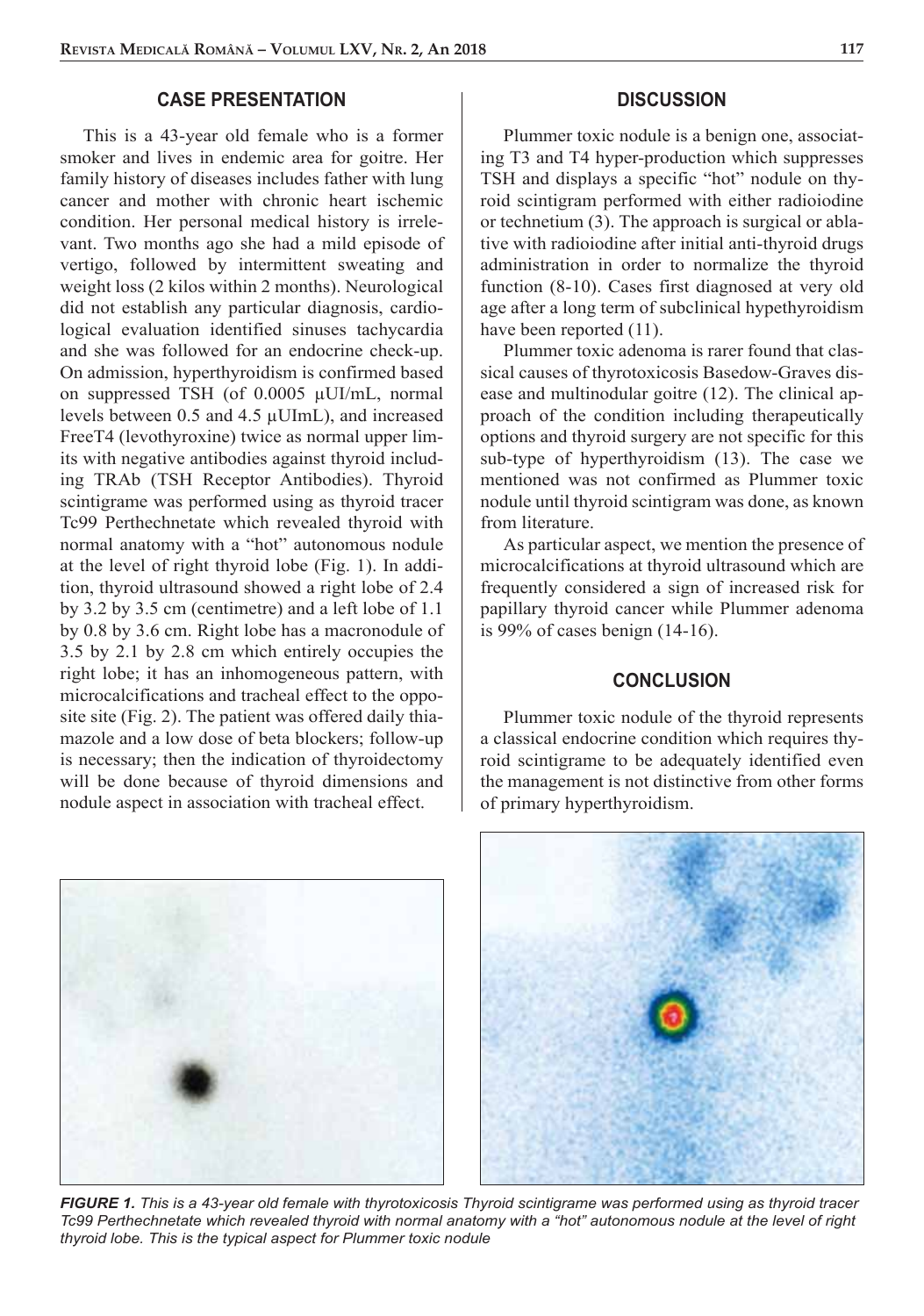

**A** (longitudinal aspect) **B** (longitudinal aspect)







*FIGURE 2. This is a 43-year old female with Plummer toxic adenoma. Thyroid ultrasound showed a right lobe of 2.4 by 3.2 by 3.5 cm (centimetre) (A) and a left lobe of 1.1 by 0.8 by 3.6 cm (B) Right lobe has a macro-nodule of 3.5 by 2.1 by 2.8 cm which entirely occupies the right lobe (C); it has an inhomogeneous pattern, with microcalcifications and tracheal effect to the opposite site. A small right cervical lymph node of 0.8 by 0.8 cm is also detected (D)*

#### **REFERENCES**

- **1. Wellman H.N., Anger R.T. Jr.** Properties, production and clinical uses of radioisotopes of iodine. *CRC Crit Rev Clin Radiol Nucl Med.* 1975 Feb; 6(1):81-111.
- **2.** http://www.endocrinesurgeon.co.uk/index.php/what-is-plummersdisease
- **3. Wiener J.D.** Autonomously functioning thyroid nodules (Plummer disease)**.** *J Pediatr.* 1977 Oct; 91(4):682-3.
- **4. Feliciano D.V.** Image of the month. Toxic adenoma or solitary autonomous nodule (variant of Plummer disease). *Arch Surg.* 2001 Feb; 136(2):239-40.
- **5.** https://www.britannica.com/science/Plummer-disease
- **6.** https://en.wikipedia.org/wiki/Henry\_Stanley\_Plummer
- **7.** http://history.mayoclinic.org/
- **8. Ross D.S., Burch H.B., Cooper D.S., Greenlee M.C., Laurberg P., Maia A.L., Rivkees S.A., Samuels M., Sosa J.A., Stan M.N., Walter M.A.** 2016 American Thyroid Association Guidelines for Diagnosis and Management of Hyperthyroidism and Other Causes of Thyrotoxicosis. *Thyroid.* 2016 Oct; 26(10):1343-1421.
- **9. Smith D.L.** Thyroid disease: Medical or surgical management? *J Am Osteopath Assoc.* 1974 Apr; 73(8):624-9.
- **10. Bahn Chair R.S., Burch H.B., Cooper D.S., Garber J.R., Greenlee M.C., Klein I., Laurberg P., McDougall I.R., Montori V.M., Rivkees S.A., Ross D.S., Sosa J.A., Stan M.N.; American Thyroid Association; American Association of Clinical Endocrinologists.** Hyperthyroidism and other causes of thyrotoxicosis: Management guidelines of the American Thyroid Association and American Association of Clinical Endocrinologists. *Thyroid.* 2011 Jun; 21(6):593-646.
- **11. Hasegawa T., Araki A., Tamura Y., Sugawara T., Iwata A., Kamimiya F., Chiba Y., Horiuchi T., Mori S., Ito H.** A case of Plummer disease that appeared in older old age after 10-year course of subclinical hyperthyroidism. *Nihon Ronen Igakkai Zasshi.* 2007 Mar; 44(2):251-5.
- **12. De Leo S., Lee S.Y., Braverman L.E.** Hyperthyroidism. *Lancet.* 2016 Aug 27; 388(10047):906-918.
- **13. Villar del Moral J.M., Soria Aledo V., Colina Alonso A., Flores Pastor B., Gutiérrez Rodríguez M.T., Ortega Serrano J., Parra Hidalgo P., Ros López S.** Clinical Pathway for Thyroidectomy. *Cir Esp.* 2015 May; 93(5):283-99.